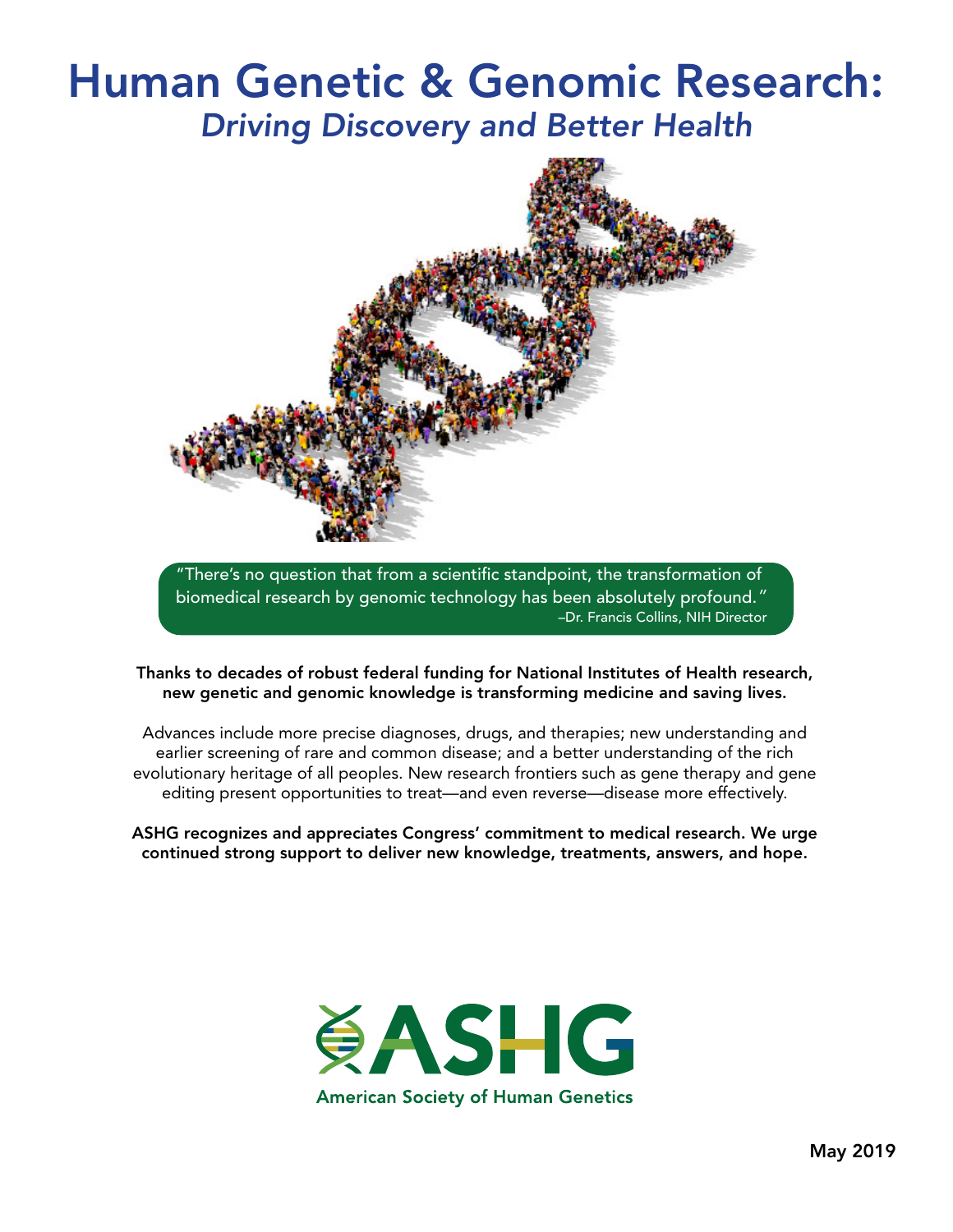### **Discovery**

- Evolution and genetic variation: Researchers at Vanderbilt in Tennessee are analyzing how Neanderthal-derived DNA in the modern human genome can influence disease risk such as excessive blood clotting and tobacco addiction.
- Microbiome: The Human Microbiome Project is using DNA sequencing to characterize the microorganisms that live on the human body to better understand how the microbiome impacts health and disease.

### Determinants of disease

- Cardiovasular diseases: Researchers in Boston, Massachusetts, have developed a new method of analyzing millions of points in a person's genome to assess their risk of heart disease. This 'polygenic risk score' approach has taken off in many disease areas.
- Rare diseases: The Centers for Mendelian Genomics are working to identify the cause of thousands of diseases suspected to be genetic.

The world's largest funder of genetics research, the NIH spent \$3.30 billion on research on the human genome in 2017.



Around 83% of NIH research dollars are distributed to institutes across all 50 states and worldwide.

Our genome has a fundamental influence on human disease. Accordingly, human genome research is a significant component of the research portfolio of many NIH institutes (2017 data).

| \$764M | National Cancer Institute                                                          |
|--------|------------------------------------------------------------------------------------|
| \$485M | National Human Genome Research<br>Institute                                        |
| \$235M | National Heart Lung and Blood Institute                                            |
| \$159M | National Institute on Aging                                                        |
| \$118M | National Institute of Diabetes and<br>Digestive and Kidney Diseases                |
| \$85M  | Eunice Kennedy Shriver National Institute<br>of Child Health and Human Development |
|        |                                                                                    |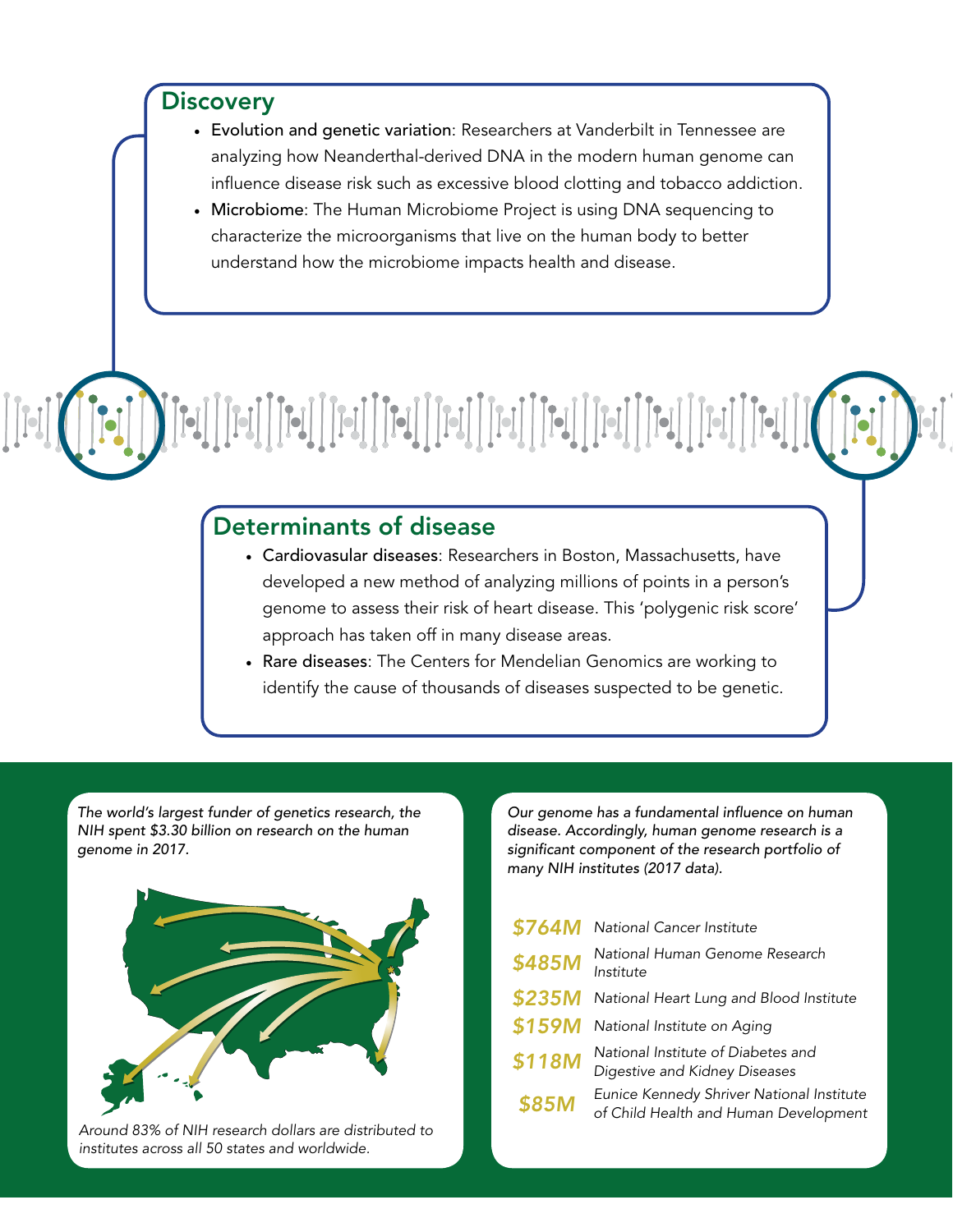### from Discovery to Treatment

### **Diagnosis**

- In the NICU: Researchers at UC San Diego are using new DNA sequencing technologies to speed up the time to diagnosis for newborns suspected to have a genetic disease.
- Ultra-rare diseases: At University of North Carolina Chapel Hill, a woman regained the ability to walk after DNA sequencing was used to diagnose her with a rare condition called dopa-responsive dystonia.

Treatments

• Cancer CAR T-cell immunotherapy: In research recently approved by the FDA, two new therapies modify patients' own immune cells to target certain types of non-Hodgkin's lymphoma and acute lymphoblastic leukemia in children.

 $\begin{bmatrix} \begin{bmatrix} \mathbf{-1} \end{bmatrix} & \begin{bmatrix} \mathbf{-1} \end{bmatrix} & \begin{bmatrix} \mathbf{-1} \end{bmatrix} & \begin{bmatrix} \mathbf{-1} \end{bmatrix} & \begin{bmatrix} \mathbf{-1} \end{bmatrix} & \begin{bmatrix} \mathbf{-1} \end{bmatrix} & \begin{bmatrix} \mathbf{-1} \end{bmatrix} & \begin{bmatrix} \mathbf{-1} \end{bmatrix} & \begin{bmatrix} \mathbf{-1} \end{bmatrix} & \begin{bmatrix} \mathbf{-1} \end{bmatrix} & \begin{bmatrix} \mathbf{-1} \end{bmatrix} & \begin{bmatrix$ 

• Gene therapy: Researchers at Dana-Farber in Massachusetts are testing a gene therapy for treating sickle cell disease, by removing a patient's own stem cells, and enabling the production of healthy hemoglobin.

NIH funding has supported the development of innovative DNA sequencing technologies, and genome sequencing can now be done quickly and cheaply, enablling new research and clinical applications.



As well as advancing science and health, genetics and genomics research is advancing the economy.

Federal Investment in the Human Genome Project and related research (1988-2012)